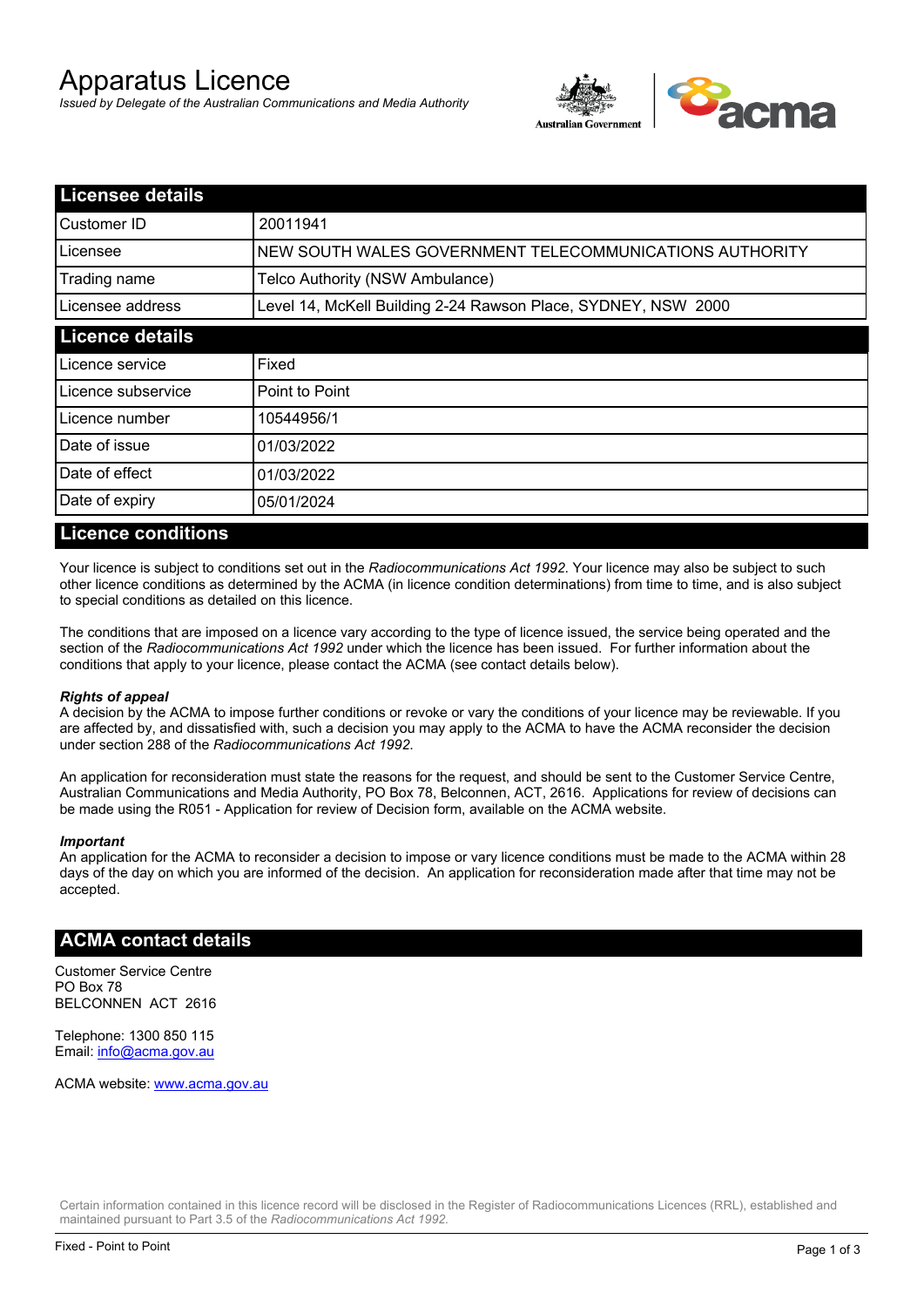# **Advisory Notes applying to licence no.: 10544956/1**

Conditions applicable to the operation of Point to Point station(s) authorised under this licence can be found in the Radiocommunications Licence Conditions (Apparatus Licence) Determination and the Radiocommunications Licence Conditions (Fixed Licence) Determination, the 'fixed licence lcd'. Copies of these determinations are available from the ACMA and from the ACMA home page (www.acma.gov.au).